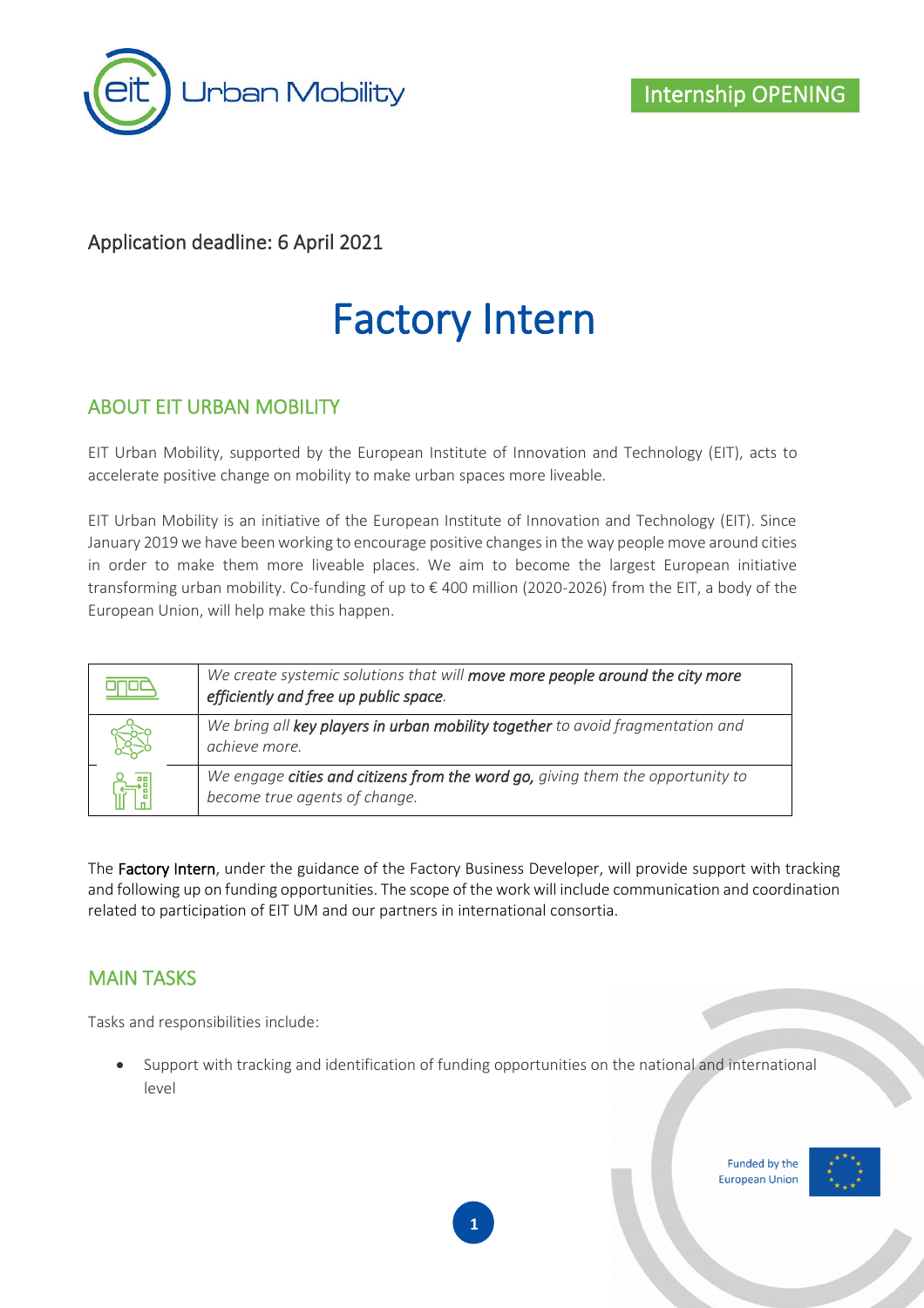

- Support with mapping of services provided by financial intermediaries, including for example the European Investment Bank and the European Bank for Reconstruction and Development
- Cooperation on a design ond operationalization of a tracking system for selected best projects and a tracking system for external contacts for specific consortia
- Support with communications and coordination for specific proposals and consortia in the realm of urban mobility

### EDUCATION, QUALIFICATIONS and EXPERIENCE

- Bachelors' degree preferred
- Previous experience in EU/national-level funding preferred
- Systemic approach to complex problem solving
- Ability to communicate complex issues in a simple, organized and precise manner
- Interest in funding mechanisms on the EU and national level
- Very good working knowledge of MS Office (Excel, PowerPoint) and a quick learner of new software applications

#### KEY SKILLS:

- Min C1 level in English: oral and written communication skills
- Systemic and organized approach
- Problem analysis / Problem-solving
- Attention to detail
- Planning and organizing
- Adaptability
- Team player

#### CONTRACT TYPE

- 9 months Full-time internship agreement
- Gross monthly salary: 1 450 Eur

#### LOCATION

• Prague/Barcelona



Internship OPENING